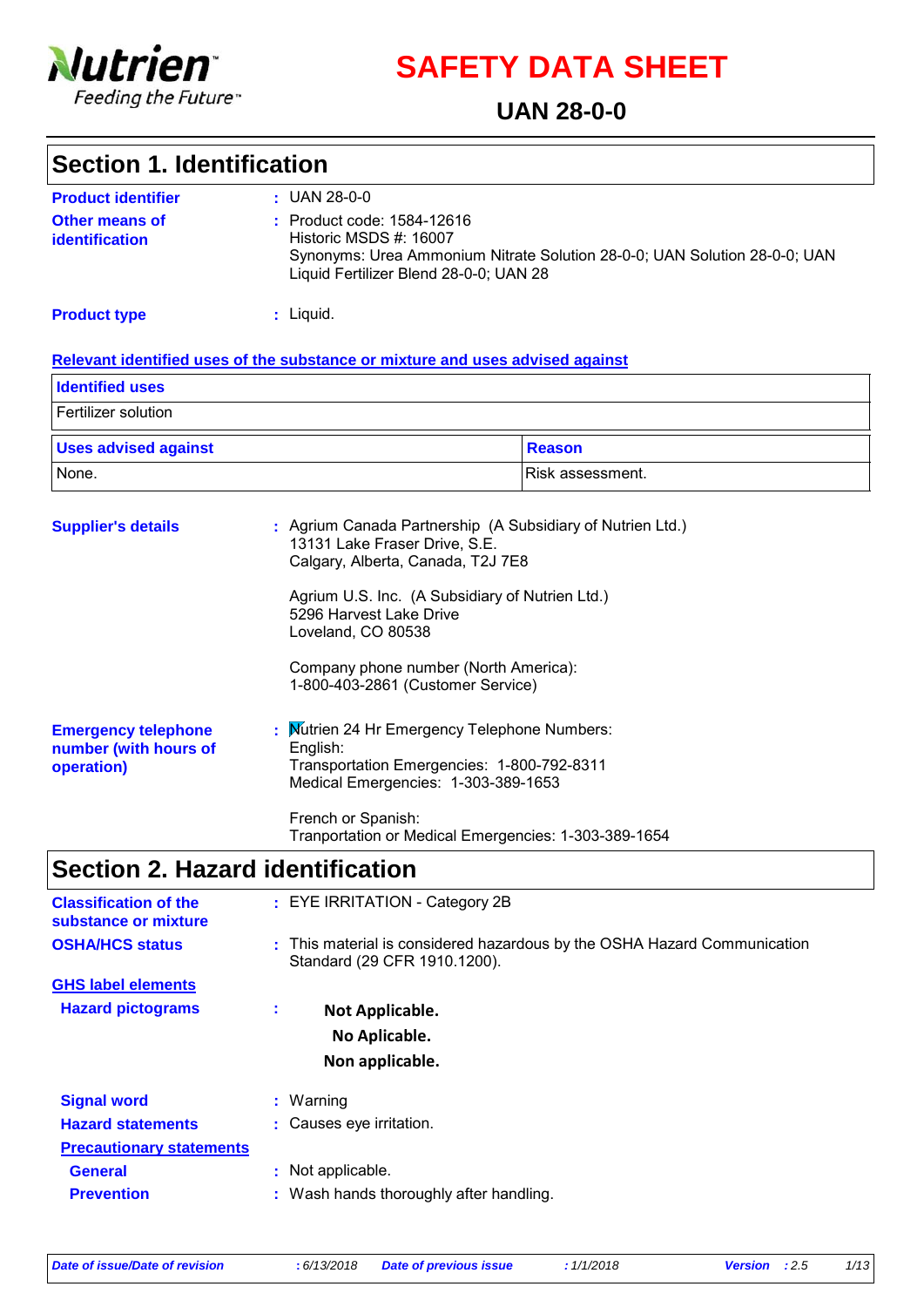## **Section 2. Hazard identification**

| <b>Response</b>                                                             | : IF IN EYES: Rinse cautiously with water for several minutes. Remove contact<br>lenses, if present and easy to do. Continue rinsing. If eye irritation persists: Get<br>medical attention. |
|-----------------------------------------------------------------------------|---------------------------------------------------------------------------------------------------------------------------------------------------------------------------------------------|
| <b>Storage</b>                                                              | : Not applicable.                                                                                                                                                                           |
| <b>Disposal</b>                                                             | : Not applicable.                                                                                                                                                                           |
| <b>Supplemental label</b><br>elements                                       | : None known.                                                                                                                                                                               |
| <b>Other hazards which do not : None known.</b><br>result in classification |                                                                                                                                                                                             |
|                                                                             |                                                                                                                                                                                             |

## **Section 3. Composition/information on ingredients**

| : Mixture<br><b>Substance/mixture</b> |                |                                     |
|---------------------------------------|----------------|-------------------------------------|
| Ingredient name                       | $\%$ (w/w)     | <b>CAS number</b>                   |
| Ammonium nitrate<br>Urea<br>Water     | 40<br>30<br>30 | 6484-52-2<br>$57-13-6$<br>7732-18-5 |

Any concentration shown as a range is to protect confidentiality or is due to batch variation.

**There are no additional ingredients present which, within the current knowledge of the supplier and in the concentrations applicable, are classified as hazardous to health or the environment and hence require reporting in this section.**

**Occupational exposure limits, if available, are listed in Section 8.**

### **Section 4. First-aid measures**

#### **Description of necessary first aid measures**

| <b>Eye contact</b>                                 | : Begin eye irrigation immediately. Exposures to eye irritants may require medical<br>evaluation following decontamination if pain or irritation persists. Immediately rinse<br>eyes with large quantities of water or saline for a minimum of 15 minutes. If<br>possible, remove contact lenses being careful not to cause additional eye damage.<br>If the initial water supply is insufficient, keep the affected area wet with a moist cloth<br>and transfer the person to the nearest place where rinsing can be continued for the<br>recommended length of time. For additional advice call the medical emergency<br>number on this SDS or your poison center or doctor.                                                                                                                                                                                                                                                                                                                                                                                       |
|----------------------------------------------------|----------------------------------------------------------------------------------------------------------------------------------------------------------------------------------------------------------------------------------------------------------------------------------------------------------------------------------------------------------------------------------------------------------------------------------------------------------------------------------------------------------------------------------------------------------------------------------------------------------------------------------------------------------------------------------------------------------------------------------------------------------------------------------------------------------------------------------------------------------------------------------------------------------------------------------------------------------------------------------------------------------------------------------------------------------------------|
| <b>Inhalation</b>                                  | : Remove person to fresh air. No known significant effects. Seek medical attention<br>for any signs of wheezing and/or breathing difficulties. For additional advice call the<br>medical emergency number on this SDS or your poison center or medical provider.                                                                                                                                                                                                                                                                                                                                                                                                                                                                                                                                                                                                                                                                                                                                                                                                     |
| <b>Skin contact</b>                                | : No known significant effects. Rinse the affected areas with water. Remove<br>contaminated clothing, jewelry, and shoes. Wash/clean items before reuse. Seek<br>medical attention for persistent skin pain or irritation. For additional advice call the<br>medical emergency number on this SDS or your poison center or doctor.                                                                                                                                                                                                                                                                                                                                                                                                                                                                                                                                                                                                                                                                                                                                   |
| <b>Ingestion</b>                                   | : Nitrate based product. May be irritating to mouth, throat and stomach. May cause<br>methemoglobinemia (a condition that interferes with the oxygen-carrying capacity of<br>the blood) if ingested in large quantities or over a prolonged period of time. Oral<br>exposures: if the affected person requires CPR, avoid mouth to mouth contact. Do<br>not induce vomiting. If vomiting occurs, attempt to keep head lower than chest so<br>that vomit does not enter the lungs. Wash (decontaminate) face and mouth with<br>water to remove visible material. If the exposed person is conscious and can<br>swallow, give 1-2 sips of water. Do not give anything else by mouth. Loosen tight<br>clothing such as collar, tie, belt or waistband to prevent any breathing restrictions.<br>Call for emergency transportation to a hospital if the exposed person feels sick or<br>has breathing difficulties, or a large amount is suspected ingested. For additional<br>advice, call the medical emergency number on this SDS or your poison center or<br>doctor. |
| Most important symptoms/effects, acute and delayed |                                                                                                                                                                                                                                                                                                                                                                                                                                                                                                                                                                                                                                                                                                                                                                                                                                                                                                                                                                                                                                                                      |

| <u>moot mportante o finalesmoral choque acato and acid fou</u><br><b>Potential acute health effects</b> |                          |                               |           |                      |      |
|---------------------------------------------------------------------------------------------------------|--------------------------|-------------------------------|-----------|----------------------|------|
| Eye contact                                                                                             | : Causes eve irritation. |                               |           |                      |      |
| Date of issue/Date of revision                                                                          | : 6/13/2018              | <b>Date of previous issue</b> | :1/1/2018 | <b>Version</b> : 2.5 | 2/13 |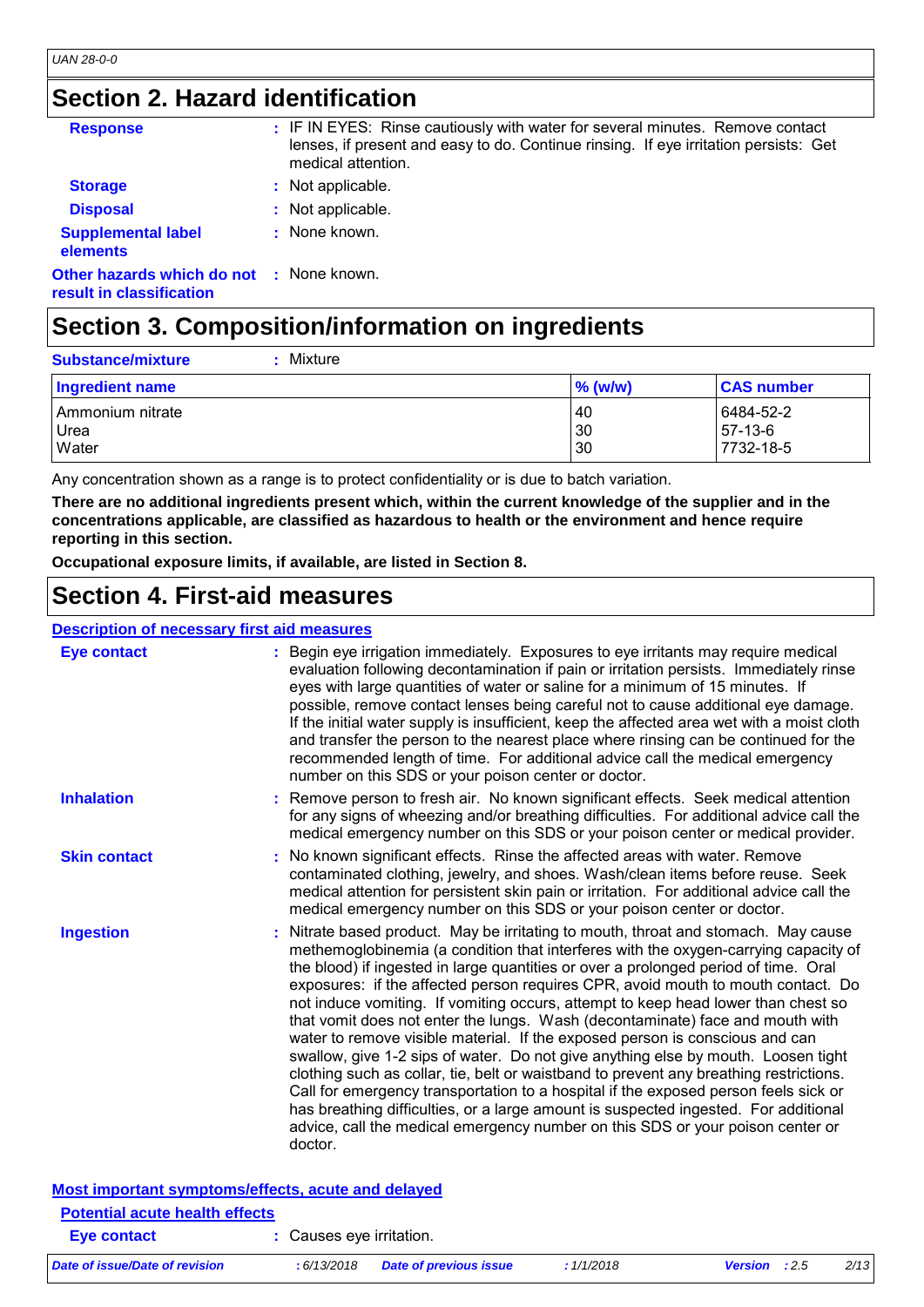# **Section 4. First-aid measures**

| <b>Inhalation</b>                   | : No known significant effects or critical hazards.                                                                                                                                                                                                                                                                                                                                                                                                                                                                                                                                                                                                                                                                                   |
|-------------------------------------|---------------------------------------------------------------------------------------------------------------------------------------------------------------------------------------------------------------------------------------------------------------------------------------------------------------------------------------------------------------------------------------------------------------------------------------------------------------------------------------------------------------------------------------------------------------------------------------------------------------------------------------------------------------------------------------------------------------------------------------|
| <b>Skin contact</b>                 | : No known significant effects or critical hazards.                                                                                                                                                                                                                                                                                                                                                                                                                                                                                                                                                                                                                                                                                   |
| <b>Ingestion</b>                    | : May be irritating to the digestive tract. May cause nausea, vomiting, diarrhea, and<br>abdominal pain. May cause methemoglobinemia (a condition that interferes with the<br>oxygen-carrying capacity of the blood) if ingested in large quantities or over a<br>prolonged period of time. Persons with methemoglobinemia may have blue tinge<br>color to lips, nails, and skin. Also they may have shortness of breath or trouble<br>breathing. Persons more susceptible to methemoglobinemia include: very young<br>(less than 3 months), the elderly, those with chronic obstructive pulmonary disease<br>(COPD), anemia, coronary artery disease, recent surgery or infection, and those<br>with a genetic deficiency of G-6-PD. |
| <b>Over-exposure signs/symptoms</b> |                                                                                                                                                                                                                                                                                                                                                                                                                                                                                                                                                                                                                                                                                                                                       |
| <b>Eye contact</b>                  | : Adverse symptoms may include the following:<br>irritation<br>watering<br>redness                                                                                                                                                                                                                                                                                                                                                                                                                                                                                                                                                                                                                                                    |
| <b>Inhalation</b>                   | : No specific data.                                                                                                                                                                                                                                                                                                                                                                                                                                                                                                                                                                                                                                                                                                                   |
| <b>Skin contact</b>                 | : No specific data.                                                                                                                                                                                                                                                                                                                                                                                                                                                                                                                                                                                                                                                                                                                   |
| <b>Ingestion</b>                    | : Over-exposure by ingestion is unlikely under normal working conditions. Adverse<br>symptoms may include the following:<br>nausea or vomiting<br>stomach pains                                                                                                                                                                                                                                                                                                                                                                                                                                                                                                                                                                       |

diarrhea

Methemoglobinemia (see Acute Health Effects)

#### **Indication of immediate medical attention and special treatment needed, if necessary**

| <b>Notes to physician</b>         | : In case of inhalation of decomposition products (carbon monoxide, carbon dioxide,<br>nitrogen oxides) in a fire, symptoms may be delayed. The exposed person may<br>need to be kept under medical surveillance for up to 72 hours. In cases of<br>suspected methemoglobinemia, monitor methemoglobin blood levels. Treatment is<br>supportive; methylene blue may be indicated based on patient severity. 24 Hr<br>Medical Emergency telephone number for professional support: English:<br>1-303-389-1653; French or Spanish: 1-303-389-1654. |
|-----------------------------------|--------------------------------------------------------------------------------------------------------------------------------------------------------------------------------------------------------------------------------------------------------------------------------------------------------------------------------------------------------------------------------------------------------------------------------------------------------------------------------------------------------------------------------------------------|
| <b>Specific treatments</b>        | : Call the medical emergency number on this SDS or your poison center or doctor<br>immediately if large quantities have been ingested. In cases of suspected<br>methemoglobinemia, methylene blue may be indicated based on patient severity.                                                                                                                                                                                                                                                                                                    |
| <b>Protection of first-aiders</b> | : No action shall be taken involving any personal risk or without suitable training.<br>Mouth-to-mouth resuscitation of oral exposure patients is not recommended. First-<br>aiders with contaminated clothing should be properly decontaminated.                                                                                                                                                                                                                                                                                                |

**See toxicological information (Section 11)**

## **Section 5. Fire-fighting measures**

| <b>Extinguishing media</b>                           |                                                                                                                                                                                                                                                                                                                                                                                                                                                                                                                                                                                                                                  |
|------------------------------------------------------|----------------------------------------------------------------------------------------------------------------------------------------------------------------------------------------------------------------------------------------------------------------------------------------------------------------------------------------------------------------------------------------------------------------------------------------------------------------------------------------------------------------------------------------------------------------------------------------------------------------------------------|
| <b>Suitable extinguishing</b><br>media               | : Non-flammable. Material will not burn. Use an extinguishing agent suitable for the<br>surrounding fire.                                                                                                                                                                                                                                                                                                                                                                                                                                                                                                                        |
| <b>Unsuitable extinguishing</b><br>media             | : None known.                                                                                                                                                                                                                                                                                                                                                                                                                                                                                                                                                                                                                    |
| <b>Specific hazards arising</b><br>from the chemical | : Not an oxidizer at the manufactured concentration. It may become an oxidizing<br>liquid if concentrated by evaporation. If evaporated to dryness, the product acts as<br>an oxidizing agent, and supports combustion by liberating oxygen even if smothered.<br>Cool containing vessels with flooding quantities of water until well after fire is out. A<br>self contained breathing apparatus should be used to avoid inhalation of toxic fumes.<br>When heated to decomposition it emits toxic fumes (NH3, N0, N02).<br>Contaminated water can cause environmental damage. Contain and collect water<br>used to fight fire. |
| <b>Date of issue/Date of revision</b>                | 3/13<br>: 6/13/2018<br>: 1/1/2018<br>:2.5<br><b>Date of previous issue</b><br>Version                                                                                                                                                                                                                                                                                                                                                                                                                                                                                                                                            |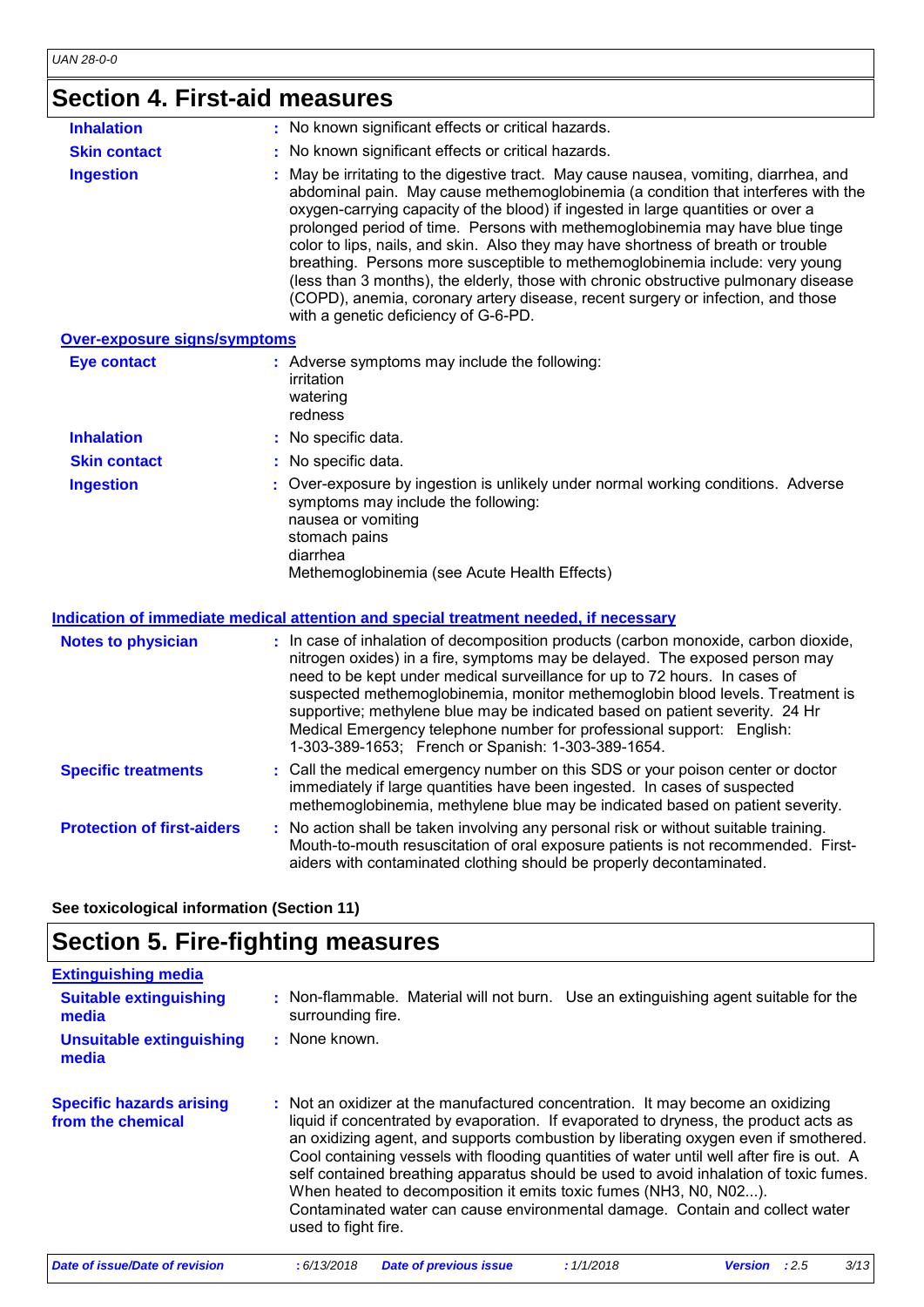## **Section 5. Fire-fighting measures**

| <b>Hazardous thermal</b><br>decomposition products       | : Decomposes on heating. Decomposition products may include the following<br>materials:<br>carbon dioxide<br>carbon monoxide<br>nitrogen oxides                                                     |
|----------------------------------------------------------|-----------------------------------------------------------------------------------------------------------------------------------------------------------------------------------------------------|
| <b>Special protective actions</b><br>for fire-fighters   | : Promptly isolate the scene by removing all persons from the vicinity of the incident if<br>there is a fire. No action shall be taken involving any personal risk or without<br>suitable training. |
| <b>Special protective</b><br>equipment for fire-fighters | : Fire-fighters should wear appropriate protective equipment and self-contained<br>breathing apparatus (SCBA) with a full face-piece operated in positive pressure<br>mode.                         |
| <b>Remark</b>                                            | : Dangerous if allowed to dry out. Residue may exhibit oxidizing properties.                                                                                                                        |

### **Section 6. Accidental release measures**

#### **Personal precautions, protective equipment and emergency procedures**

| For non-emergency<br>personnel                        | : No action shall be taken involving any personal risk or without suitable training.<br>Keep unnecessary and unprotected personnel from entering. Put on appropriate<br>personal protective equipment.                                                                                                                                                                                                                          |
|-------------------------------------------------------|---------------------------------------------------------------------------------------------------------------------------------------------------------------------------------------------------------------------------------------------------------------------------------------------------------------------------------------------------------------------------------------------------------------------------------|
|                                                       | For emergency responders : If specialized clothing is required to deal with the spillage, take note of any<br>information in Section 8 on suitable and unsuitable materials. See also the<br>information in "For non-emergency personnel".                                                                                                                                                                                      |
| <b>Environmental precautions</b>                      | : Avoid dispersal of spilled material and runoff and contact with soil, waterways,<br>drains and sewers. Inform the relevant authorities if the product has caused<br>adverse impacts (sewers, waterways, soil or air).                                                                                                                                                                                                         |
| Methods and materials for containment and cleaning up |                                                                                                                                                                                                                                                                                                                                                                                                                                 |
| <b>Small spill</b>                                    | : Use personal protective equipment as required. Stop leak if without risk. Move<br>containers from spill area. Dilute with water and mop up if water-soluble.<br>Alternatively, or if water-insoluble, absorb with an inert dry material and place in an<br>appropriate waste disposal container. Dispose of via a licensed waste disposal<br>contractor.                                                                      |
| <b>Large spill</b>                                    | : Use personal protective equipment as required. Stop leak if without risk. Move<br>containers from spill area. Prevent entry into sewers, water courses, basements or<br>confined areas. Pump spilled material to a suitable, labeled container for recycling<br>or disposal. Dispose of via a licensed waste disposal contractor. Note: see Section<br>1 for emergency contact information and Section 13 for waste disposal. |

## **Section 7. Handling and storage**

#### **Precautions for safe handling**

| <b>Protective measures</b>                       | : Put on appropriate personal protective equipment (see Section 8). Do not ingest.<br>Avoid contact with eyes, skin and clothing. Avoid breathing vapor or mist. Keep in<br>the original container or an approved alternative made from a compatible material,<br>kept tightly closed when not in use. Empty containers retain product residue and<br>can be hazardous. |
|--------------------------------------------------|-------------------------------------------------------------------------------------------------------------------------------------------------------------------------------------------------------------------------------------------------------------------------------------------------------------------------------------------------------------------------|
| <b>Advice on general</b><br>occupational hygiene | : Eating, drinking and smoking should be prohibited in areas where this material is<br>handled, stored and processed. Workers should wash hands and face before<br>eating, drinking and smoking. Remove contaminated clothing and protective<br>equipment before entering eating areas. See also Section 8 for additional<br>information on hygiene measures.           |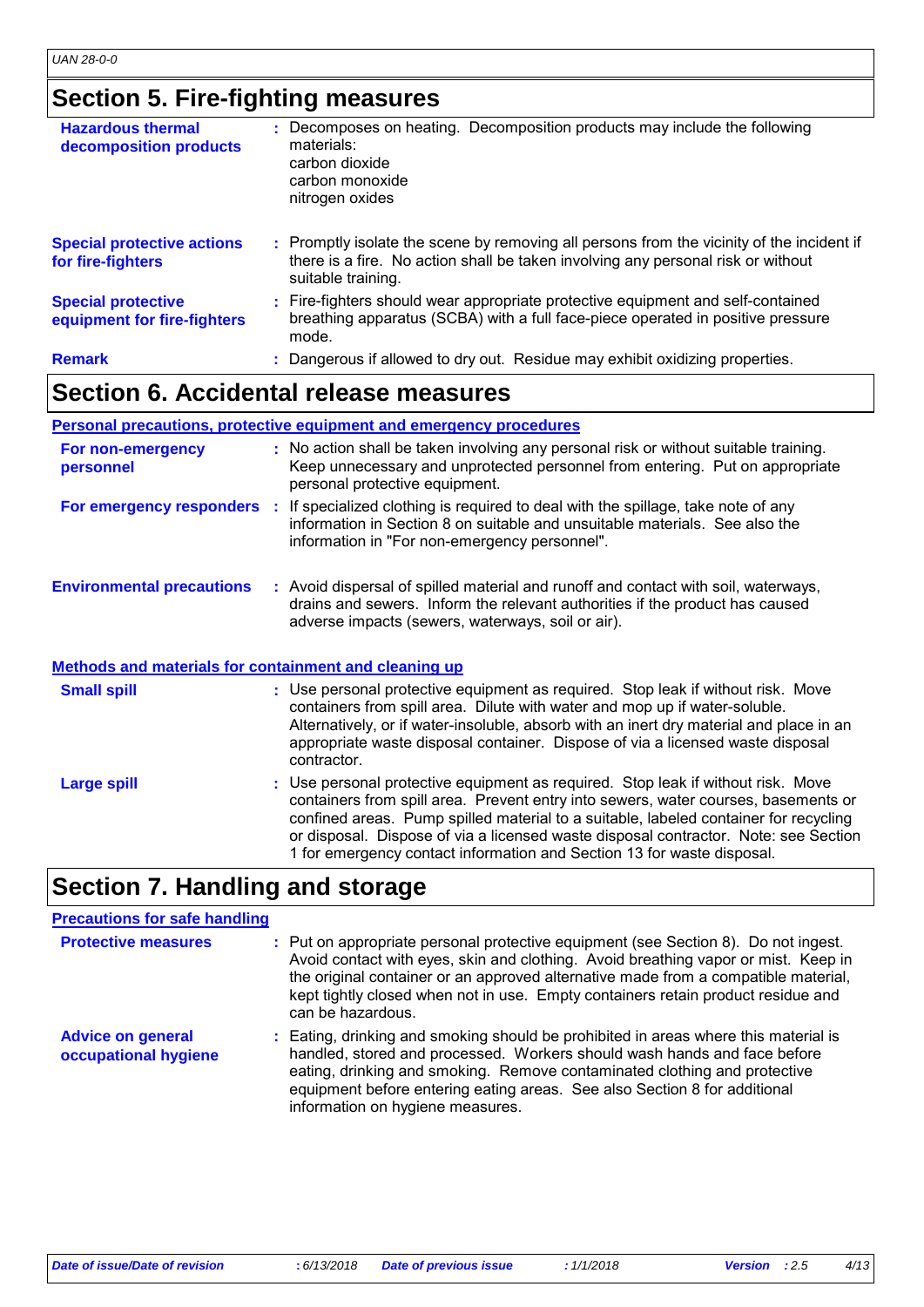# **Section 7. Handling and storage**

| <b>Conditions for safe storage,</b><br>including any<br><b>incompatibilities</b> | Store in accordance with local regulations. Store in original container protected<br>from direct sunlight in a dry, cool and well-ventilated area, away from incompatible<br>materials (see Section 10) and food and drink. Keep container tightly closed and<br>sealed until ready for use. Containers that have been opened must be carefully<br>resealed and kept upright to prevent leakage. Do not store in unlabeled containers.<br>Use appropriate containment to avoid environmental contamination. Incompatible<br>with copper alloys. May form corrosive sludge on prolonged storage. Contact your<br>sales representative or a metallurgical specialist to ensure compatability with your<br>equipment.                                                                                                                                                                                                                                                                                                                    |
|----------------------------------------------------------------------------------|---------------------------------------------------------------------------------------------------------------------------------------------------------------------------------------------------------------------------------------------------------------------------------------------------------------------------------------------------------------------------------------------------------------------------------------------------------------------------------------------------------------------------------------------------------------------------------------------------------------------------------------------------------------------------------------------------------------------------------------------------------------------------------------------------------------------------------------------------------------------------------------------------------------------------------------------------------------------------------------------------------------------------------------|
|                                                                                  | While UAN as produced is not classified as an oxidizer, it is important to prevent<br>conditions during handling and storage which may result in concentration of the<br>product which may encourage it to behave as an oxidizer. Ensure that UAN solution<br>pumps are thermally protected against exceeding a temperature of 66 deg. C (150)<br>deg. F). Also ensure that piping sytems, if insulated, are not externally heated (heat<br>traced). While this product, as produced, is not classified as an oxidizer, it is<br>important to prevent conditions during handling and storage which may result in<br>concentration of the product which may encourage it to behave as an oxidizer.<br>Ensure that pumps are thermally protected against exceeding a temperature of 66<br>deg. C (150 deg. F). Also ensure that piping sytems, if insulated, are not externally<br>heated (heat traced). Refer to NFPA 400 Hazardous Materials Code for further<br>information on the safe storage and handling of hazardous materials. |

### **Section 8. Exposure controls/personal protection**

#### **Control parameters**

#### **Occupational exposure limits**

| <b>Ingredient name</b>                            |             |                                                                                                                                                                                                                                                                                                                                                                                                                                | <b>Exposure limits</b> |                       |
|---------------------------------------------------|-------------|--------------------------------------------------------------------------------------------------------------------------------------------------------------------------------------------------------------------------------------------------------------------------------------------------------------------------------------------------------------------------------------------------------------------------------|------------------------|-----------------------|
| <b>Canadian Regulations:</b>                      |             |                                                                                                                                                                                                                                                                                                                                                                                                                                | None assigned.         |                       |
| <b>U.S. Federal Regulations:</b>                  |             |                                                                                                                                                                                                                                                                                                                                                                                                                                | None assigned.         |                       |
| <b>Appropriate engineering</b><br><b>controls</b> |             | : If user operations generate dust, fumes, gas, vapor or mist, use process enclosures,<br>local exhaust ventilation or other engineering controls to keep worker exposure to<br>airborne contaminants below any recommended or statutory limits.                                                                                                                                                                               |                        |                       |
| <b>Environmental exposure</b><br>controls         |             | Emissions from ventilation or work process equipment should be checked to ensure<br>they comply with the requirements of environmental protection legislation. In some<br>cases, fume scrubbers, filters or engineering modifications to the process<br>equipment will be necessary to reduce emissions to acceptable levels.                                                                                                  |                        |                       |
| <b>Individual protection measures</b>             |             |                                                                                                                                                                                                                                                                                                                                                                                                                                |                        |                       |
| <b>Hygiene measures</b>                           |             | : Wash hands, forearms and face thoroughly after handling chemical products, before<br>eating, smoking and using the lavatory and at the end of the working period.<br>Appropriate techniques should be used to remove potentially contaminated clothing.<br>Wash contaminated clothing before reusing. Ensure that eyewash stations and<br>safety showers are close to the workstation location.                              |                        |                       |
| <b>Eye/face protection</b>                        | goggles.    | : Safety eyewear complying with an approved standard should be used when a risk<br>assessment indicates this is necessary to avoid exposure to liquid splashes, mists,<br>gases or dusts. If contact is possible, the following protection should be worn,<br>unless the assessment indicates a higher degree of protection: chemical splash                                                                                   |                        |                       |
| <b>Skin protection</b>                            |             |                                                                                                                                                                                                                                                                                                                                                                                                                                |                        |                       |
| <b>Hand protection</b>                            |             | The personal protective equipment required varies, depending upon your risk<br>assessment. Chemical-resistant, impervious gloves complying with an approved<br>standard should be worn at all times when handling chemical products if a risk<br>assessment indicates this is necessary. No special measures are typically indicated.                                                                                          |                        |                       |
| <b>Body protection</b>                            |             | The personal protective equipment required varies, depending upon your risk<br>assessment. Personal protective equipment for the body should be selected based<br>on the task being performed and the risks involved and should be approved by a<br>specialist before handling this product. Contact your personal protective equipment<br>manufacturer to verify the compatibility of the equipment for the intended purpose. |                        |                       |
| <b>Date of issue/Date of revision</b>             | : 6/13/2018 | <b>Date of previous issue</b>                                                                                                                                                                                                                                                                                                                                                                                                  | : 1/1/2018             | Version : 2.5<br>5/13 |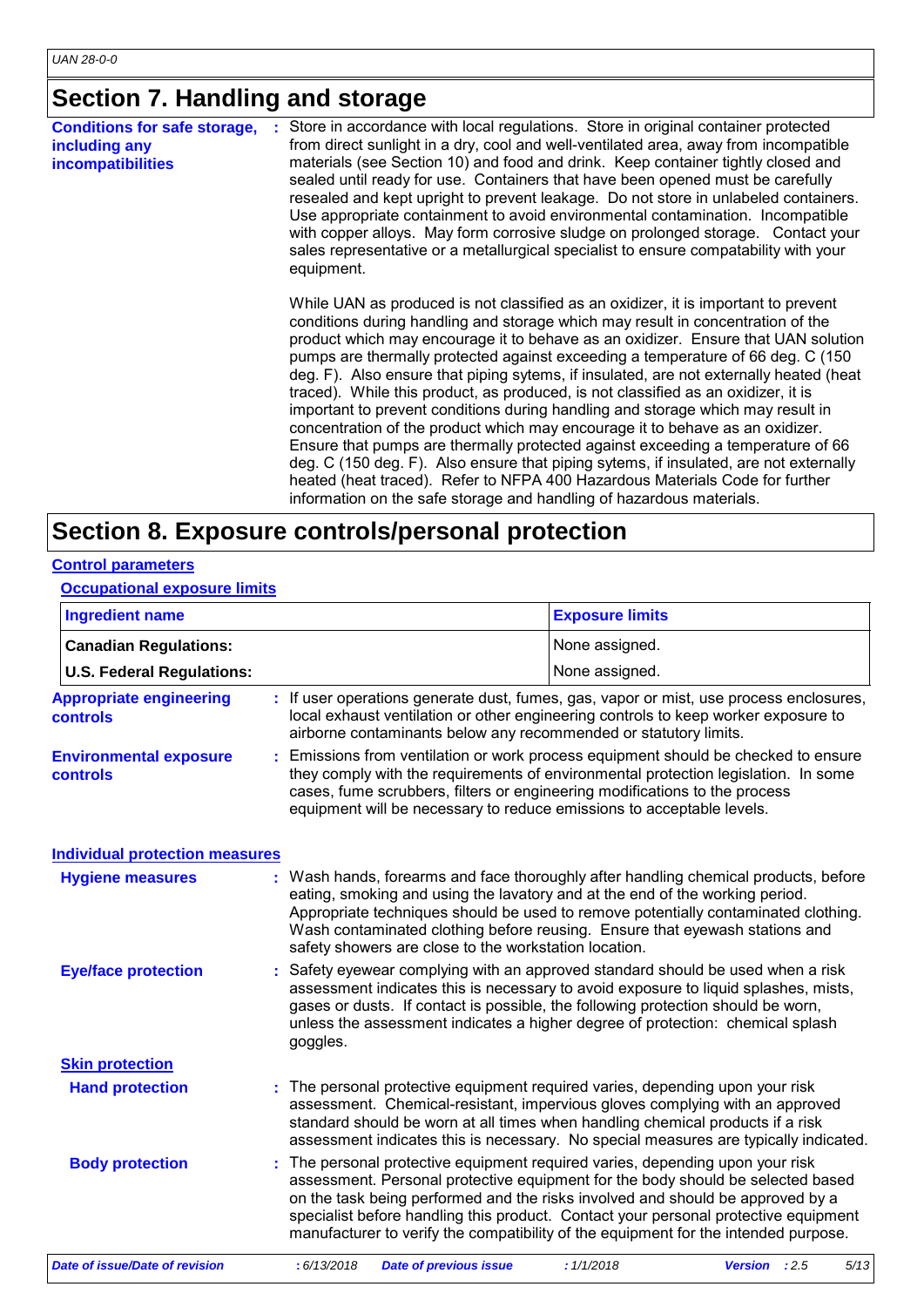# **Section 8. Exposure controls/personal protection**

| <b>Other skin protection</b>  | : Hazard of slipping on spilled product. Appropriate footwear and any additional skin<br>protection measures should be selected based on the task being performed and the<br>risks involved and should be approved by a specialist before handling this product.<br>Contact your personal protective equipment manufacturer to verify the compatibility<br>of the equipment for the intended purpose.                                                  |
|-------------------------------|--------------------------------------------------------------------------------------------------------------------------------------------------------------------------------------------------------------------------------------------------------------------------------------------------------------------------------------------------------------------------------------------------------------------------------------------------------|
| <b>Respiratory protection</b> | : Based on the hazard and potential for exposure, select a respirator that meets the<br>appropriate standard or certification. Respirators must be used according to a<br>respiratory protection program to ensure proper fitting, training, and other important<br>aspects of use. For U.S. work sites where respiratory protection is required, ensure<br>that a respiratory protection program meeting 29 CFR 1910.134 requirements is in<br>place. |

# **Section 9. Physical and chemical properties**

| <b>Appearance</b>                                 |    |                                                                                              |
|---------------------------------------------------|----|----------------------------------------------------------------------------------------------|
| <b>Physical state</b>                             |    | : Liquid. [Clear to slightly hazy liquid.]                                                   |
| Color                                             |    | : Not available.                                                                             |
| Odor                                              |    | Ammoniacal. [Slight]                                                                         |
| <b>Odor threshold</b>                             | ×. | Not available.                                                                               |
| рH                                                |    | : 6 to 7                                                                                     |
| <b>Melting point</b>                              |    | : $-18^{\circ}$ C ( $-0.4^{\circ}$ F)                                                        |
| <b>Boiling point</b>                              |    | : $121^{\circ}$ C (249.8 $^{\circ}$ F)                                                       |
| <b>Flash point</b>                                |    | [Product does not sustain combustion.]                                                       |
| <b>Evaporation rate</b>                           |    | Not available.                                                                               |
| <b>Flammability (solid, gas)</b>                  |    | Non-combustible. Decomposes on heating. Evolves toxic fumes when heated to<br>decomposition. |
| Lower and upper explosive<br>(flammable) limits   |    | : Not applicable.                                                                            |
| <b>Vapor pressure</b>                             |    | : Not available.                                                                             |
| <b>Vapor density</b>                              |    | : Not available.                                                                             |
| <b>Relative density</b>                           |    | : 1.28                                                                                       |
| <b>Solubility</b>                                 |    | Easily soluble in the following materials: cold water and hot water.                         |
| <b>Solubility in water</b>                        |    | : Water-soluble liquid                                                                       |
| <b>Partition coefficient: n-</b><br>octanol/water |    | : Not available.                                                                             |
| <b>Auto-ignition temperature</b>                  |    | : Not applicable.                                                                            |
| <b>Decomposition temperature</b>                  |    | Not applicable.                                                                              |
| <b>Viscosity</b>                                  |    | Not available.                                                                               |
|                                                   |    |                                                                                              |

## **Section 10. Stability and reactivity**

| <b>Reactivity</b>                            | : Not an oxidizer at the manufactured concentration. It may become an oxidizing<br>liquid if concentrated by evaporation. Keep away from incompatible materials. |
|----------------------------------------------|------------------------------------------------------------------------------------------------------------------------------------------------------------------|
| <b>Chemical stability</b>                    | : The product is stable.                                                                                                                                         |
| <b>Possibility of hazardous</b><br>reactions | : Under normal conditions of storage and use, hazardous reactions will not occur.                                                                                |
| <b>Conditions to avoid</b>                   | : Do not allow to dry out. Avoid high temperatures in combination with high pressures.                                                                           |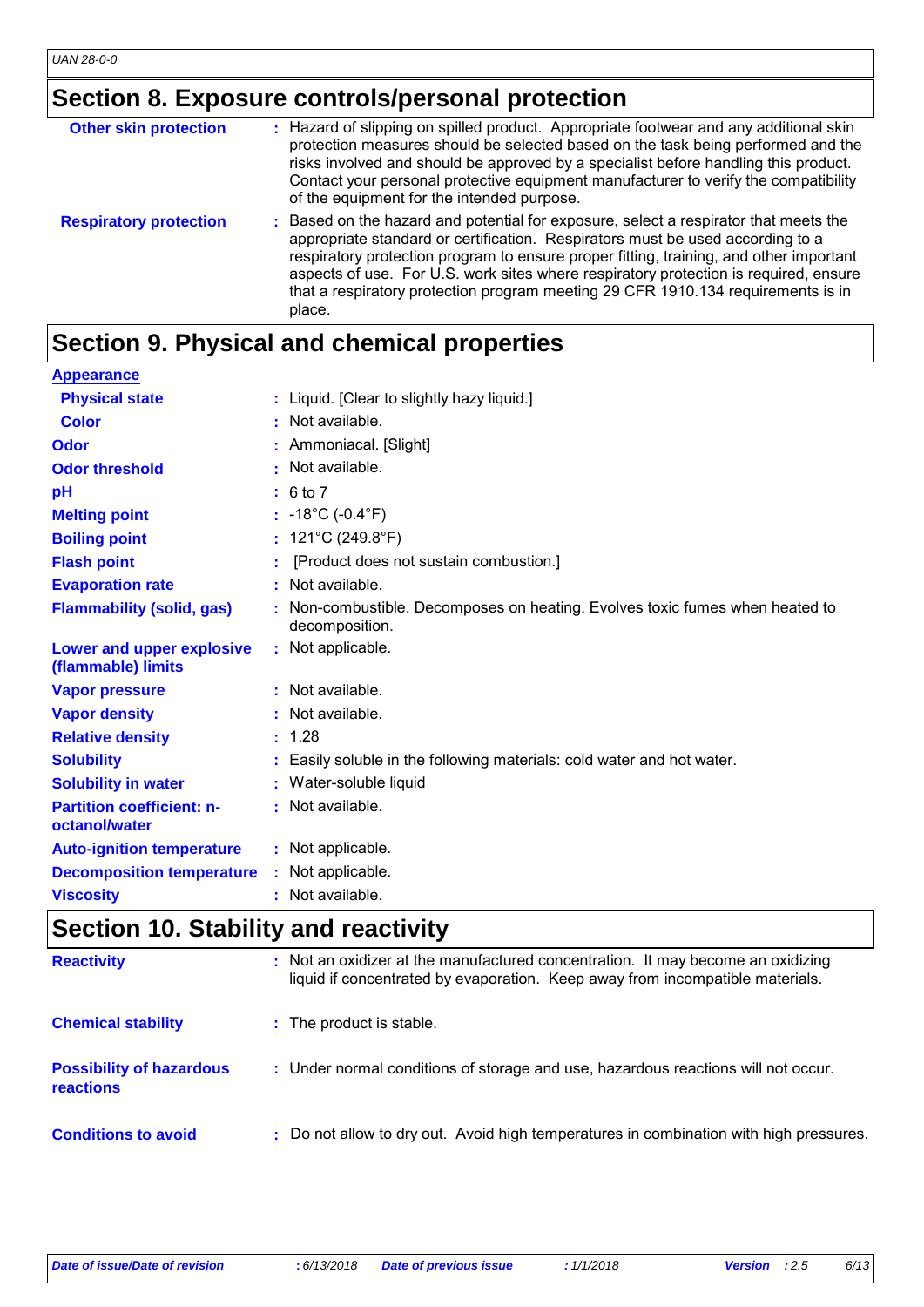**products**

# **Section 10. Stability and reactivity**

| <b>Incompatible materials</b>  | : Adequate, well engineered systems must be provided for the safe storage, transfer<br>and use of this product. May be incompatible with some materials of construction.<br>Incompatible with copper alloys, copper, and zinc. May form corrosive sludge on<br>prolonged storage. Incompatible with halogens. Refer to Section 7: HANDLING<br>AND STORAGE and Section 8: EXPOSURE CONTROLS/PERSONAL<br>PROTECTION for additional handling information and protection of employees. |
|--------------------------------|------------------------------------------------------------------------------------------------------------------------------------------------------------------------------------------------------------------------------------------------------------------------------------------------------------------------------------------------------------------------------------------------------------------------------------------------------------------------------------|
| <b>Hazardous decomposition</b> | : Under normal conditions of storage and use, hazardous decomposition products                                                                                                                                                                                                                                                                                                                                                                                                     |

# **Section 11. Toxicological information**

should not be produced.

#### **Information on toxicological effects**

#### **Acute toxicity**

| <b>Product/ingredient name</b>    | <b>Result</b>          | <b>Species</b>               | <b>Dose</b>              | <b>Exposure</b>               |
|-----------------------------------|------------------------|------------------------------|--------------------------|-------------------------------|
| Urea Ammonium Nitrate<br>Solution | LD50 Dermal            | Rat - Male,<br>Female        | >5000 mg/kg              | $\blacksquare$                |
| Ammonium nitrate                  | LD50 Oral<br>LD50 Oral | Rat<br>Rat - Male,<br>Female | 2217 mg/kg<br>2950 mg/kg | $\overline{\phantom{a}}$<br>- |
| Urea<br>Water                     | LD50 Oral<br>LD50 Oral | Rat<br>Rat                   | 8471 mg/kg<br>$>90$ g/kg | $\overline{\phantom{a}}$<br>- |

**Conclusion/Summary :** Very low toxicity to humans or animals.

#### **Irritation/Corrosion**

| <b>Product/ingredient name</b> | <b>Result</b>                               | <b>Species</b>   | <b>Score</b> | <b>Exposure</b> | <b>Observation</b> |
|--------------------------------|---------------------------------------------|------------------|--------------|-----------------|--------------------|
| I Ammonium nitrate             | Skin<br>Eyes - Edema of the<br>coniunctivae | Rabbit<br>Rabbit |              |                 | 72 hours<br>3 days |

**Conclusion/Summary**

- **Skin** : Non-irritating to the skin.
- 
- **Eyes** : Irritating to the eyes.

#### **Sensitization**

| <b>Product/ingredient name</b> Route of | <b>EXPOSURE</b> | <b>Species</b> | <b>Result</b>   |
|-----------------------------------------|-----------------|----------------|-----------------|
| l Ammonium nitrate                      | Skin            | Mouse          | Not sensitizing |

#### **Conclusion/Summary**

| <b>Skin</b> | : Non-sensitizer.          |
|-------------|----------------------------|
|             | Article and article to the |

#### **Respiratory : Not available.**

#### **Mutagenicity**

| <b>Product/ingredient name</b>                                                                                                                      | <b>Test</b>                                                      | <b>Experiment</b>                                 | <b>Result</b>   |  |  |
|-----------------------------------------------------------------------------------------------------------------------------------------------------|------------------------------------------------------------------|---------------------------------------------------|-----------------|--|--|
| Ammonium nitrate                                                                                                                                    | OECD 471 Bacterial<br><b>Reverse Mutation Test</b>               | Experiment: In vitro<br>Subject: Bacteria         | <b>Negative</b> |  |  |
|                                                                                                                                                     | OECD 476 In vitro<br>Mammalian Cell Gene<br><b>Mutation Test</b> | Experiment: In vitro<br>Subject: Mammalian-Animal | Negative        |  |  |
| <b>Conclusion/Summary</b>                                                                                                                           | : No mutagenic effect.                                           |                                                   |                 |  |  |
| <b>Carcinogenicity</b>                                                                                                                              |                                                                  |                                                   |                 |  |  |
| Not available.                                                                                                                                      |                                                                  |                                                   |                 |  |  |
| : No known significant effects or critical hazards. Potential for nitrosamine formation<br><b>Conclusion/Summary</b><br>if ingested. Do not ingest. |                                                                  |                                                   |                 |  |  |
| <b>Reproductive toxicity</b>                                                                                                                        |                                                                  |                                                   |                 |  |  |

*Date of issue/Date of revision* **:** *6/13/2018 Date of previous issue : 1/1/2018 Version : 2.5 7/13*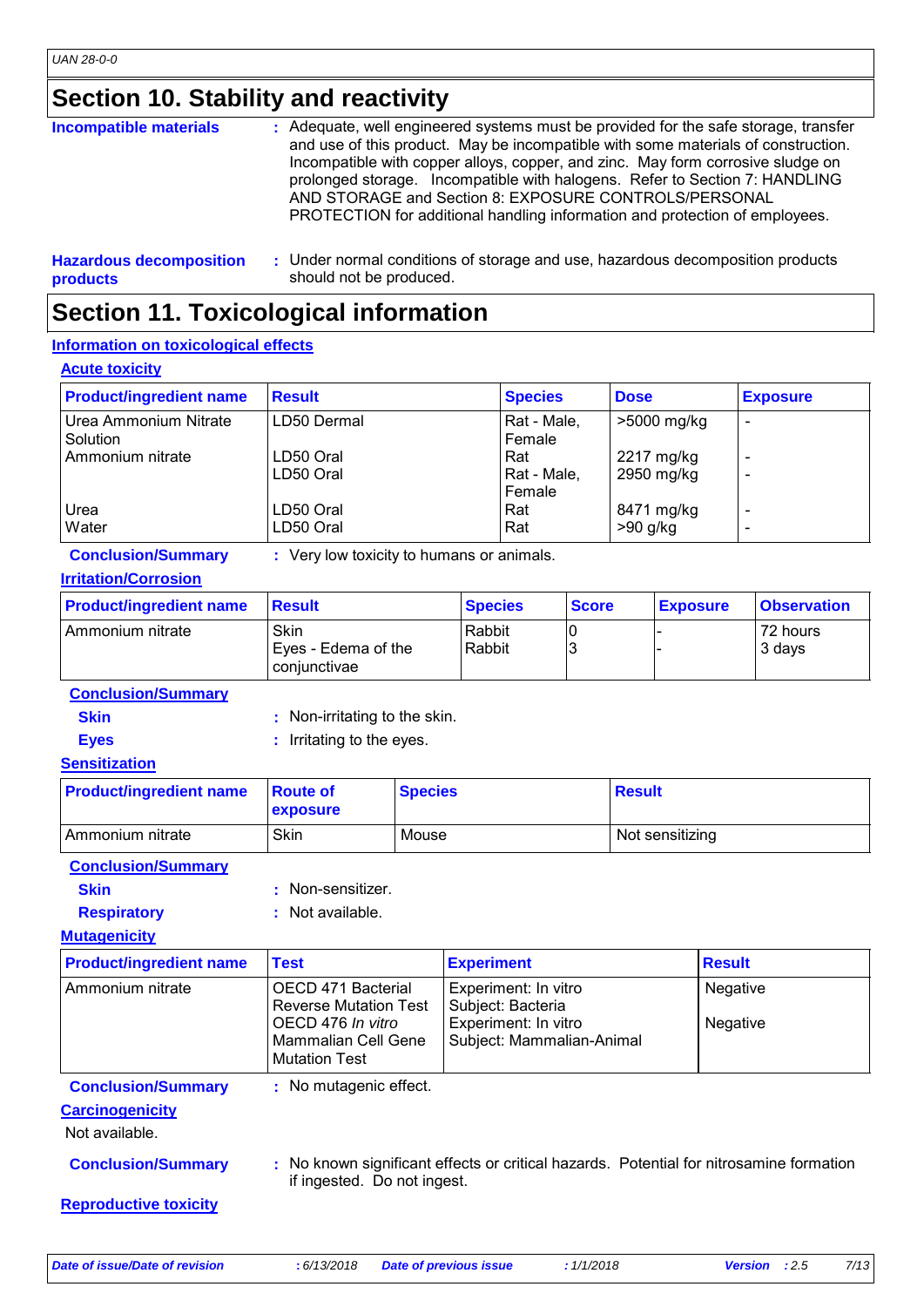### **Section 11. Toxicological information**

| <b>Product/ingredient name</b> | <b>Maternal</b><br>toxicity | <b>Fertility</b> | <b>Development Species</b><br>toxin |                            | <b>Dose</b>     | <b>Exposure</b> |
|--------------------------------|-----------------------------|------------------|-------------------------------------|----------------------------|-----------------|-----------------|
| Ammonium nitrate               | Negative                    | Negative         | Negative                            | Rat - Male, Female   Oral: | 1500 mg/<br> kg |                 |
| ________                       | $\cdots$                    |                  |                                     |                            |                 |                 |

**Conclusion/Summary :** No known significant effects or critical hazards.

#### **Teratogenicity**

| <b>Product/ingredient name</b> | <b>Result</b>   | <b>Species</b> | <b>Dose</b> | <b>Exposure</b> |
|--------------------------------|-----------------|----------------|-------------|-----------------|
| I Ammonium nitrate             | Negative - Oral | Rat - Female   | 1500 mg/kg  |                 |

**Conclusion/Summary :** No known significant effects or critical hazards.

#### **Specific target organ toxicity (single exposure)**

Not available.

**Specific target organ toxicity (repeated exposure)** Not available.

#### **Aspiration hazard**

Not available.

| Information on the likely<br>routes of exposure | : Routes of entry anticipated:<br>Oral<br>Eve contact |
|-------------------------------------------------|-------------------------------------------------------|
| Detential couts health offeate                  |                                                       |

#### **Potential acute health effects**

| <b>Eye contact</b>  | : Causes eye irritation.                                                                                                                                                                                                                                                                                                                                                                                                                                                                                                                                                                                   |
|---------------------|------------------------------------------------------------------------------------------------------------------------------------------------------------------------------------------------------------------------------------------------------------------------------------------------------------------------------------------------------------------------------------------------------------------------------------------------------------------------------------------------------------------------------------------------------------------------------------------------------------|
| <b>Inhalation</b>   | : No known significant effects or critical hazards.                                                                                                                                                                                                                                                                                                                                                                                                                                                                                                                                                        |
| <b>Skin contact</b> | : No known significant effects or critical hazards.                                                                                                                                                                                                                                                                                                                                                                                                                                                                                                                                                        |
| <b>Ingestion</b>    | : May be irritating to the digestive tract. May cause nausea, vomiting, diarrhea, and<br>abdominal pain. May cause methemoglobinemia (a condition that interferes with the<br>oxygen-carrying capacity of the blood) if ingested in large quantities or over a<br>prolonged period of time. Persons with methemoglobinemia may have blue tinge<br>color to lips, nails, and skin. Also they may have shortness of breath or trouble<br>breathing. Persons more susceptible to methemoglobinemia include: very young<br>(less than 3 months), the elderly, those with chronic obstructive pulmonary disease |

with a genetic deficiency of G-6-PD.

(COPD), anemia, coronary artery disease, recent surgery or infection, and those

#### **Symptoms related to the physical, chemical and toxicological characteristics**

| Eye contact         | : Adverse symptoms may include the following:<br>irritation<br>watering<br>redness                                                                                                                                          |
|---------------------|-----------------------------------------------------------------------------------------------------------------------------------------------------------------------------------------------------------------------------|
| <b>Inhalation</b>   | : No specific data.                                                                                                                                                                                                         |
| <b>Skin contact</b> | : No specific data.                                                                                                                                                                                                         |
| <b>Ingestion</b>    | : Over-exposure by ingestion is unlikely under normal working conditions. Adverse<br>symptoms may include the following:<br>nausea or vomiting<br>stomach pains<br>diarrhea<br>Methemoglobinemia (see Acute Health Effects) |
|                     | Delayed and immediate effects and also chronic effects from short and long term exposure                                                                                                                                    |

| Date of issue/Date of revision                                                                | : 6/13/2018 | Date of previous issue | : 1/1/2018 | <b>Version</b> : $2.5$ | 8/13 |
|-----------------------------------------------------------------------------------------------|-------------|------------------------|------------|------------------------|------|
| <b>Potential immediate</b><br><b>effects</b>                                                  | : See above |                        |            |                        |      |
| <b>Short term exposure</b>                                                                    |             |                        |            |                        |      |
| <u>Delayed and immediate chects and also chronic chects from short and iony term exposure</u> |             |                        |            |                        |      |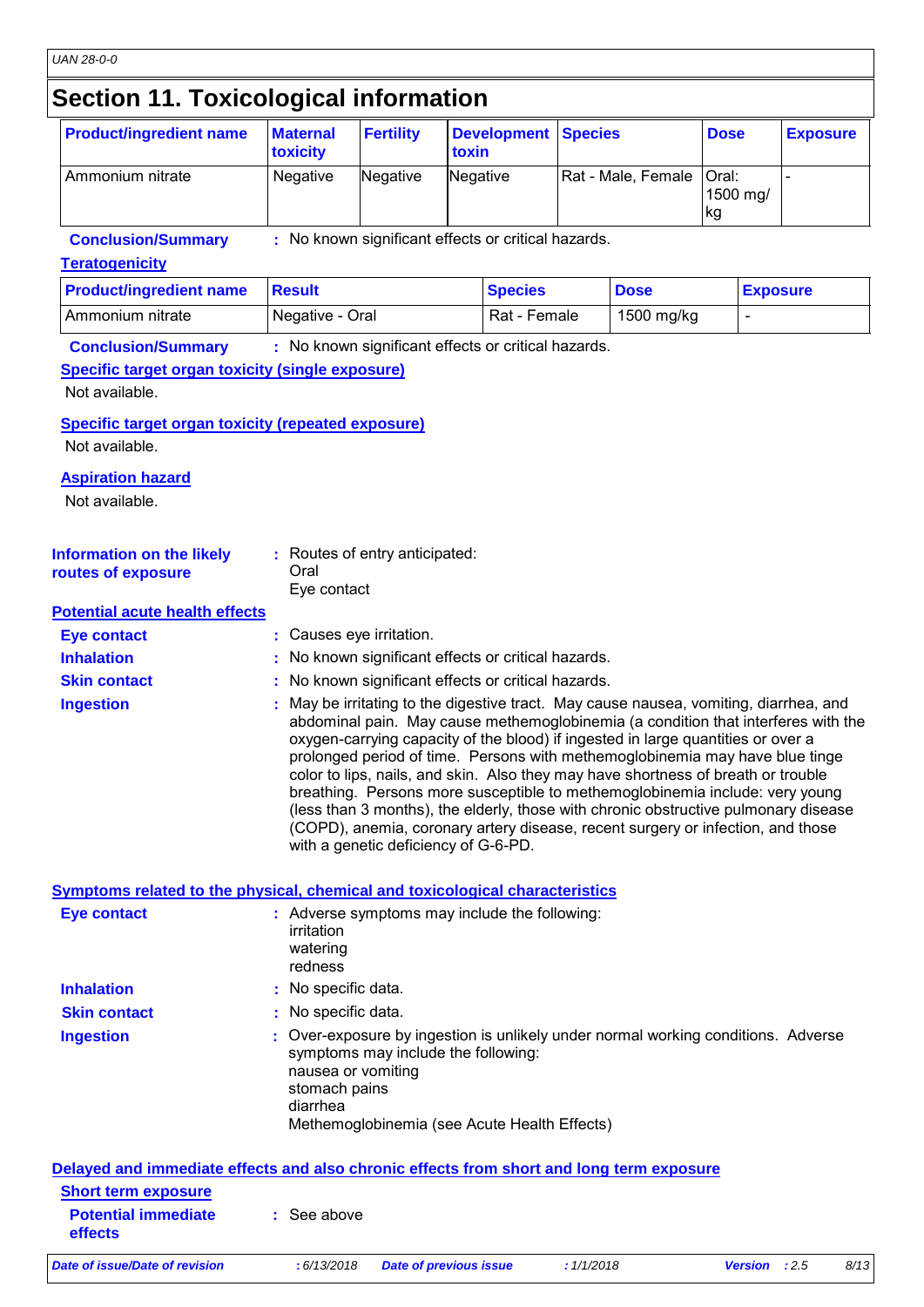# **Section 11. Toxicological information**

| <b>Potential delayed effects</b>             | : See above                                                       |
|----------------------------------------------|-------------------------------------------------------------------|
| Long term exposure                           |                                                                   |
| <b>Potential immediate</b><br><b>effects</b> | $\pm$ Not available.                                              |
| <b>Potential delayed effects</b>             | : Not available.                                                  |
| <b>Potential chronic health effects</b>      |                                                                   |
| <b>General</b>                               | : No known significant effects or critical hazards.               |
| <b>Carcinogenicity</b>                       | : Potential for nitrosamine formation if ingested. Do not ingest. |
| <b>Mutagenicity</b>                          | : No known significant effects or critical hazards.               |
| <b>Teratogenicity</b>                        | : No known significant effects or critical hazards.               |
| <b>Developmental effects</b>                 | : No known significant effects or critical hazards.               |
| <b>Fertility effects</b>                     | : No known significant effects or critical hazards.               |

# **Section 12. Ecological information**

#### **Toxicity**

| <b>Product/ingredient name</b>                      | <b>Result</b>                                                      | <b>Species</b>                                                        | <b>Exposure</b>     |
|-----------------------------------------------------|--------------------------------------------------------------------|-----------------------------------------------------------------------|---------------------|
| Urea Ammonium Nitrate<br><b>Fertilizer Solution</b> | NOEC >1700 mg/l Marine water                                       | Algae                                                                 | 10 days             |
|                                                     | Acute EC50 490 mg/l Fresh water                                    | Daphnia                                                               | 48 hours            |
|                                                     | Acute LC50 447 mg/l Fresh water                                    | Fish                                                                  | 48 hours            |
| Ammonium nitrate                                    | Chronic NOEC 6 to 12 mg/l Fresh water                              | Crustaceans - Cladocera                                               | 21 days             |
| Urea                                                | Acute EC50 3910000 µg/l Fresh water                                | Daphnia - Daphnia magna -<br>Neonate                                  | 48 hours            |
|                                                     | Acute LC50 1000 mg/l Marine water                                  | Crustaceans -<br>Chaetogammarus marinus -<br>Young                    | 48 hours            |
|                                                     | Acute LC50 5000 µg/l Fresh water<br>Chronic NOEC 2 g/L Fresh water | Fish - Colisa fasciata - Fingerling<br>Fish - Heteropneustes fossilis | 96 hours<br>30 days |

**Conclusion/Summary :** Practically non-toxic to aquatic organisms. Very low acute toxicity to fish.

#### **Persistence and degradability**

| <b>Conclusion/Summary</b>                    | : According to EC criteria: Readily biodegradable |                   |                  |  |
|----------------------------------------------|---------------------------------------------------|-------------------|------------------|--|
| <b>Product/ingredient name</b>               | <b>Aquatic half-life</b>                          | <b>Photolysis</b> | Biodegradability |  |
| Urea Ammonium Nitrate<br>Fertilizer Solution |                                                   |                   | Readily          |  |

#### **Bioaccumulative potential**

| <b>Product/ingredient name</b> | $\mathsf{LocP}_\mathsf{ow}$ | <b>BCF</b> | <b>Potential</b> |
|--------------------------------|-----------------------------|------------|------------------|
| Urea                           | $-1.73$                     |            | low              |
| Water                          | $-1.38$                     |            | low              |

#### **Mobility in soil**

| <b>Soil/water partition</b>  | : N |  |
|------------------------------|-----|--|
| <b>coefficient (Koc)</b>     |     |  |
| <b>Other adverse effects</b> | : N |  |

- **:** Not available.
- **No known significant effects or critical hazards.**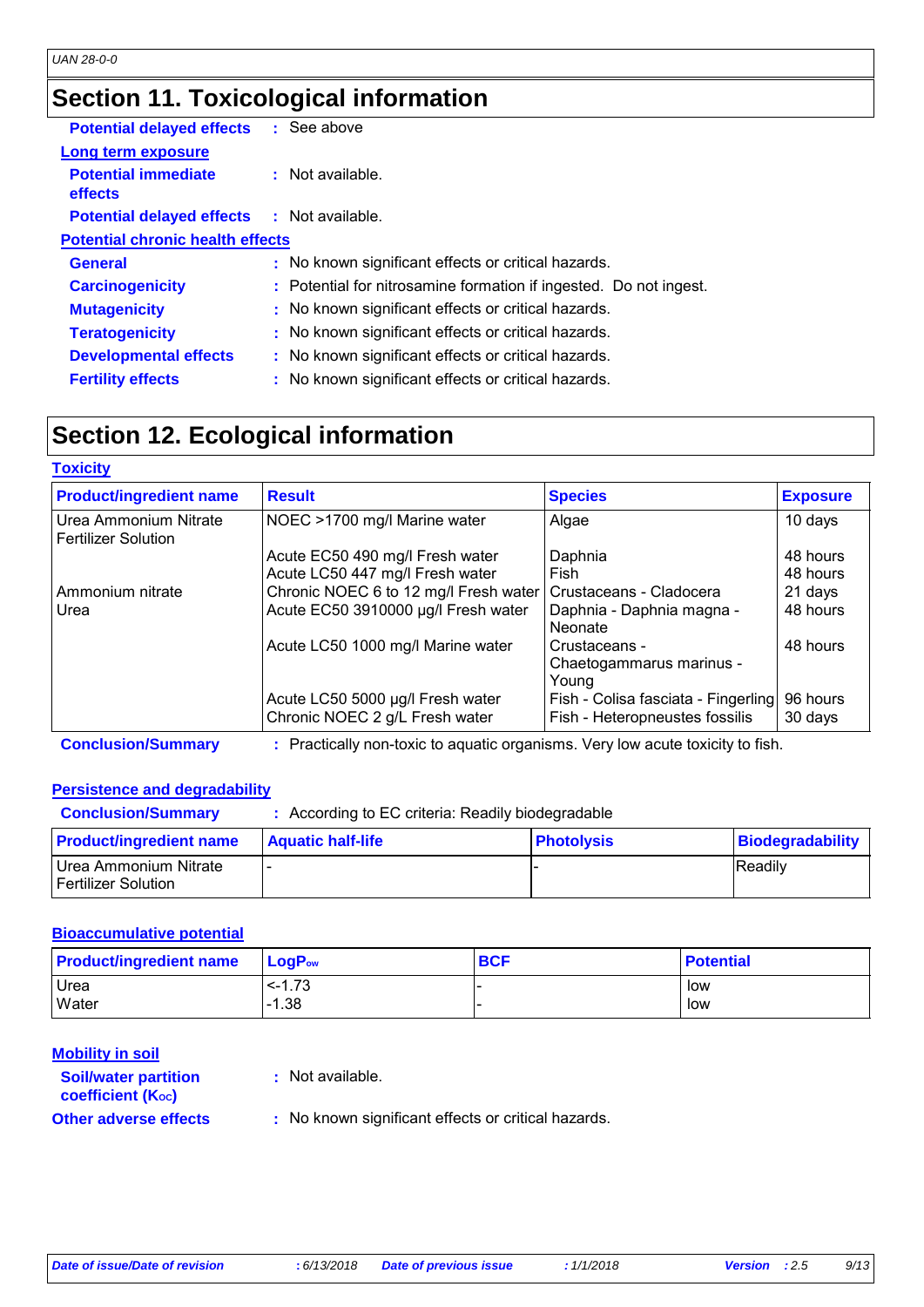### **Section 13. Disposal considerations**

**Disposal methods :**

The generation of waste should be avoided or minimized wherever possible. Disposal of this product, solutions and any by-products should at all times comply with the requirements of environmental protection and waste disposal legislation and any regional local authority requirements. Dispose of surplus and nonrecyclable products via a licensed waste disposal contractor. Waste should not be disposed of untreated to the sewer unless fully compliant with the requirements of all authorities with jurisdiction. Waste packaging should be recycled. Incineration or landfill should only be considered when recycling is not feasible. This material and its container must be disposed of in a safe way. Care should be taken when handling emptied containers that have not been cleaned or rinsed out. Empty containers or liners may retain some product residues. Avoid dispersal of spilled material and runoff and contact with soil, waterways, drains and sewers.

### **Section 14. Transport information**

|                                      | <b>TDG</b><br><b>Classification</b> | <b>DOT</b><br><b>Classification</b> | <b>Mexico</b><br><b>Classification</b> | <b>IMDG</b>    | <b>IATA</b>     |  |
|--------------------------------------|-------------------------------------|-------------------------------------|----------------------------------------|----------------|-----------------|--|
| <b>UN number</b>                     | Not regulated.                      | Not regulated.                      | Not regulated.                         | Not regulated. | Not regulated.  |  |
| <b>UN proper</b><br>shipping name    |                                     |                                     | $\overline{\phantom{a}}$               |                |                 |  |
| <b>Transport</b><br>hazard class(es) |                                     |                                     | $\overline{\phantom{a}}$               |                |                 |  |
| <b>Packing group</b>                 | $\qquad \qquad$                     | $\overline{\phantom{0}}$            | $\overline{\phantom{a}}$               | -              | $\qquad \qquad$ |  |
| <b>Environmental</b><br>hazards      | No.                                 | No.                                 | No.                                    | No.            | No.             |  |
| <b>Additional</b><br>information     | $\overline{\phantom{0}}$            |                                     | $\overline{\phantom{a}}$               |                |                 |  |

**Special precautions for user** : Transport within user's premises: always transport in closed containers that are upright and secure. Ensure that persons transporting the product know what to do in the event of an accident or spillage.

#### **Transport in bulk according to Annex II of MARPOL and the IBC Code**

### **Section 15. Regulatory information**

#### **Canadian lists**

- 
- **Canadian NPRI** : The following components are listed: Ammonia (total)
- 
- **CEPA Toxic substances :** None of the components are listed.
- 
- **Canada inventory :** All components are listed or exempted.

**International regulations**

**Chemical Weapon Convention List Schedules I, II & III Chemicals**

Not listed.

**Montreal Protocol (Annexes A, B, C, E)**

Not listed.

**Stockholm Convention on Persistent Organic Pollutants** Not listed.

**Rotterdam Convention on Prior Informed Consent (PIC)**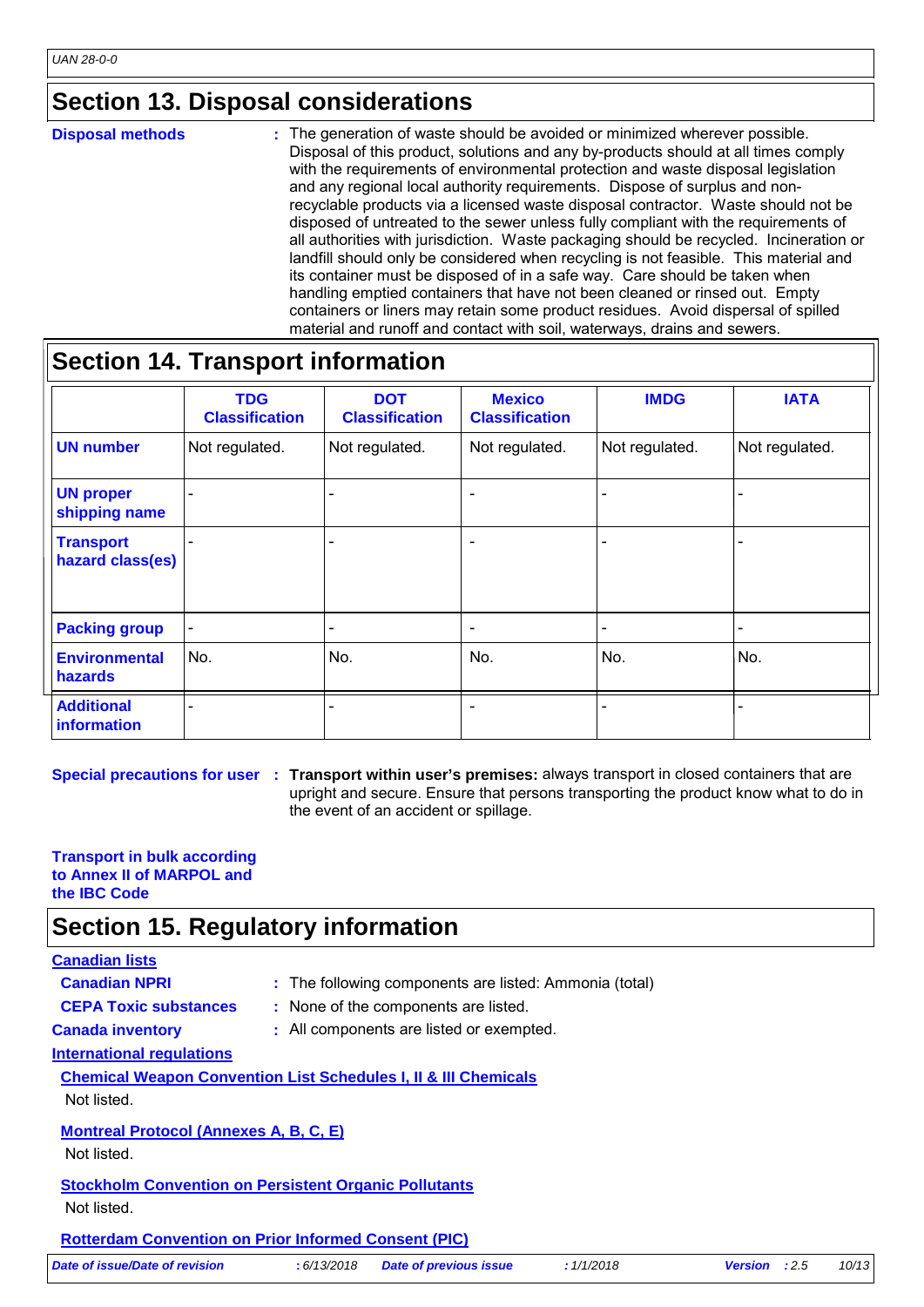## **Section 15. Regulatory information**

#### Not listed.

#### **UNECE Aarhus Protocol on POPs and Heavy Metals** Not listed.

| <b>Inventory list</b>                                                             |                                                                                                                                           |
|-----------------------------------------------------------------------------------|-------------------------------------------------------------------------------------------------------------------------------------------|
| <b>Australia</b>                                                                  | : All components are listed or exempted.                                                                                                  |
| <b>China</b>                                                                      | All components are listed or exempted.                                                                                                    |
| <b>Europe</b>                                                                     | All components are listed or exempted.                                                                                                    |
| <b>Japan</b>                                                                      | All components are listed or exempted.                                                                                                    |
| <b>Malaysia</b>                                                                   | Not determined.                                                                                                                           |
| <b>New Zealand</b>                                                                | All components are listed or exempted.                                                                                                    |
| <b>Philippines</b>                                                                | All components are listed or exempted.                                                                                                    |
| <b>Republic of Korea</b>                                                          | All components are listed or exempted.                                                                                                    |
| <b>Taiwan</b>                                                                     | All components are listed or exempted.                                                                                                    |
| <b>Turkey</b>                                                                     | Not determined.                                                                                                                           |
|                                                                                   |                                                                                                                                           |
| <b>U.S. Federal Regulations:</b>                                                  | : TSCA 4(a) final test rules: Biuret; Urea, reaction products with formaldehyde<br>TSCA 8(a) CDR Exempt/Partial exemption: Not determined |
|                                                                                   | TSCA 8(b) inventory: All components are listed or exempted.                                                                               |
| <b>Clean Air Act Section 112</b><br>(b) Hazardous Air<br><b>Pollutants (HAPS)</b> | : Not listed                                                                                                                              |
| <b>Clean Air Act Section 602</b><br><b>Class I Substances</b>                     | : Not listed                                                                                                                              |
| <b>Clean Air Act Section 602</b><br><b>Class II Substances</b>                    | : Not listed                                                                                                                              |
| <b>DEA List I Chemicals</b><br><b>(Precursor Chemicals)</b>                       | : Not listed                                                                                                                              |
| <b>DEA List II Chemicals</b><br><b>(Essential Chemicals)</b>                      | : Not listed                                                                                                                              |
| <b>SARA 302/304 Composition/information on ingredients</b>                        |                                                                                                                                           |
| <b>SARA 304 RQ</b>                                                                | : Not applicable.                                                                                                                         |
| <b>SARA 311/312</b>                                                               |                                                                                                                                           |
| <b>Classification</b>                                                             | : Immediate (acute) health hazard                                                                                                         |

Delayed (chronic) health hazard.

#### **Composition/information on ingredients**

| <b>Name</b>      | %          | <b>Fire</b> | <b>Sudden</b><br><b>hazard release of</b><br><b>pressure</b> | <b>Reactive</b> | <b>Immediate</b><br>(acute)<br>health<br>hazard | <b>Delayed</b><br>(chronic)<br>health<br>hazard. |
|------------------|------------|-------------|--------------------------------------------------------------|-----------------|-------------------------------------------------|--------------------------------------------------|
| Ammonium nitrate | $≥25 - 50$ | No.         | No.                                                          | No.             | Yes.                                            | No.                                              |

#### **SARA 313**

|                                           | <b>Product name</b> | <b>CAS number</b> | $\frac{9}{6}$ |
|-------------------------------------------|---------------------|-------------------|---------------|
| <b>Form R - Reporting</b><br>requirements | Ammonium nitrate    | 6484-52-2         | 45            |
| <b>Supplier notification</b>              | Ammonium nitrate    | 6484-52-2         | 45            |

SARA 313 notifications must not be detached from the SDS and any copying and redistribution of the SDS shall include copying and redistribution of the notice attached to copies of the SDS subsequently redistributed.

#### **State regulations**

*Date of issue/Date of revision* **:** *6/13/2018 Date of previous issue : 1/1/2018 Version : 2.5 11/13*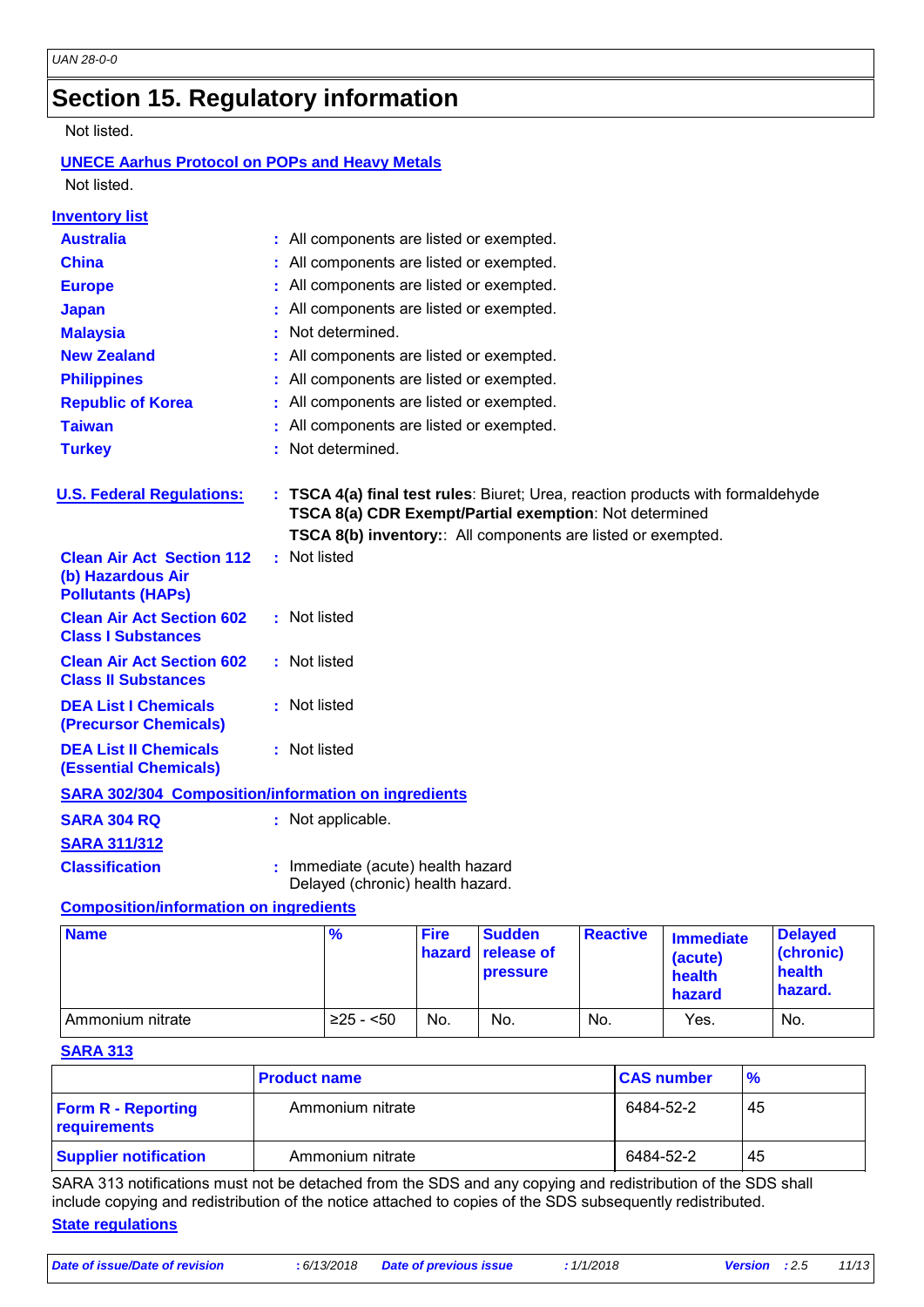# **Section 15. Regulatory information**

| <b>Massachusetts</b>       | : The following components are listed: Ammonium nitrate                             |
|----------------------------|-------------------------------------------------------------------------------------|
| <b>New York</b>            | : None of the components are listed.                                                |
| <b>New Jersey</b>          | : The following components are listed: Ammonium nitrate; Nitric acid ammonium salt. |
| <b>Pennsylvania</b>        | : The following components are listed: Nitric acid ammonium salt.                   |
| <b>California Prop. 65</b> | : Not listed.                                                                       |

# **Section 16. Other information**

| <b>History</b>                    |                                                                                                                                                                                                                                                                                                                                                                                                                                                                                                                                                                        |
|-----------------------------------|------------------------------------------------------------------------------------------------------------------------------------------------------------------------------------------------------------------------------------------------------------------------------------------------------------------------------------------------------------------------------------------------------------------------------------------------------------------------------------------------------------------------------------------------------------------------|
| Date of issue/Date of<br>revision | : 6/13/2018                                                                                                                                                                                                                                                                                                                                                                                                                                                                                                                                                            |
| Date of previous issue            | : 1/1/2018                                                                                                                                                                                                                                                                                                                                                                                                                                                                                                                                                             |
| <b>Version</b>                    | : 2.5                                                                                                                                                                                                                                                                                                                                                                                                                                                                                                                                                                  |
|                                   | $\triangledown$ Indicates information that has changed from previously issued version.                                                                                                                                                                                                                                                                                                                                                                                                                                                                                 |
| <b>Key to abbreviations</b>       | $:$ ATE = Acute Toxicity Estimate<br><b>BCF</b> = Bioconcentration Factor<br>GHS = Globally Harmonized System of Classification and Labelling of Chemicals<br>IATA = International Air Transport Association<br><b>IBC</b> = Intermediate Bulk Container<br><b>IMDG = International Maritime Dangerous Goods</b><br>LogPow = logarithm of the octanol/water partition coefficient<br>MARPOL = International Convention for the Prevention of Pollution From Ships,<br>1973 as modified by the Protocol of 1978. ("Marpol" = marine pollution)<br>$UN = United Nations$ |

#### HPR = Hazardous Products Regulations **Procedure used to derive the classification**

| <b>Classification</b>        |                                                                                                                                                                                                                                                                                                    | <b>Justification</b>                                                                                                                                                                                                                                                                                                                                                                                                                                                                                                                                                                                                                                                                                                                                                                                                                                                                                                                                                                                                                                                                                                                                                                                                                                                                                                                                                                                                                                                       |  |  |
|------------------------------|----------------------------------------------------------------------------------------------------------------------------------------------------------------------------------------------------------------------------------------------------------------------------------------------------|----------------------------------------------------------------------------------------------------------------------------------------------------------------------------------------------------------------------------------------------------------------------------------------------------------------------------------------------------------------------------------------------------------------------------------------------------------------------------------------------------------------------------------------------------------------------------------------------------------------------------------------------------------------------------------------------------------------------------------------------------------------------------------------------------------------------------------------------------------------------------------------------------------------------------------------------------------------------------------------------------------------------------------------------------------------------------------------------------------------------------------------------------------------------------------------------------------------------------------------------------------------------------------------------------------------------------------------------------------------------------------------------------------------------------------------------------------------------------|--|--|
| EYE IRRITATION - Category 2B |                                                                                                                                                                                                                                                                                                    | Weight of evidence                                                                                                                                                                                                                                                                                                                                                                                                                                                                                                                                                                                                                                                                                                                                                                                                                                                                                                                                                                                                                                                                                                                                                                                                                                                                                                                                                                                                                                                         |  |  |
| <b>References</b>            | preparation, Health Canada;<br>Canada:<br>Safety and Health Administration;<br><b>Environmental Protection Agency;</b><br>of Transport;<br>the Workplace;<br>transported hazardous substances and materials;<br>at time of SDS preparation;<br>at time of SDS preparation;<br>Engineers;<br>Mexico | : Transportation of Dangerous Goods Act and Clear Language Regulations, current<br>edition at time of SDS preparation, Transport Canada;<br>Hazardous Products Act and Regulations, current revision at time of SDS<br>Domestic Substances List, current revision at time of SDS preparation, Environment<br>29 CFR Part 1910, current revision at time of SDS preparation, U.S. Occupational<br>40 CFR Parts 1-799, current revision at time of SDS preparation, U.S.<br>49 CFR Parts 1-199, current revision at time of SDS preparation, U.S. Department<br>Mexican Official Standard NOM-018-STPS-2015, Harmonised System for the<br>Identification and Communication of Hazards and Risks by Hazardous Chemicals in<br>Mexican Official Standard NOM-002-SCT / 2011, List of the most commonly<br>Threshold Limit Values for Chemical Substances, current edition at time of SDS<br>preparation, American Conference of Governmental Industrial Hygienists;<br>NFPA 400, National Fire Codes, National Fire Protection Association, current edition<br>NFPA 704, National Fire Codes, National Fire Protection Association, current edition<br>Corrosion Data Survey, Sixth Edition, 1985, National Association of Corrosion<br>ERG 2016, Emergency Response Guidebook, U.S. Department of Transport,<br>Transport Canada, and the Secretariat of Transportation and Communications of<br>Hazardous Substances Data Bank, current revision at time of SDS preparation, |  |  |

| Date of issue/Date of revision | : 6/13/2018 Date of previous issue | 1/1/2018 | <b>Version</b> : 2.5 | 12/13 |
|--------------------------------|------------------------------------|----------|----------------------|-------|
|                                |                                    |          |                      |       |